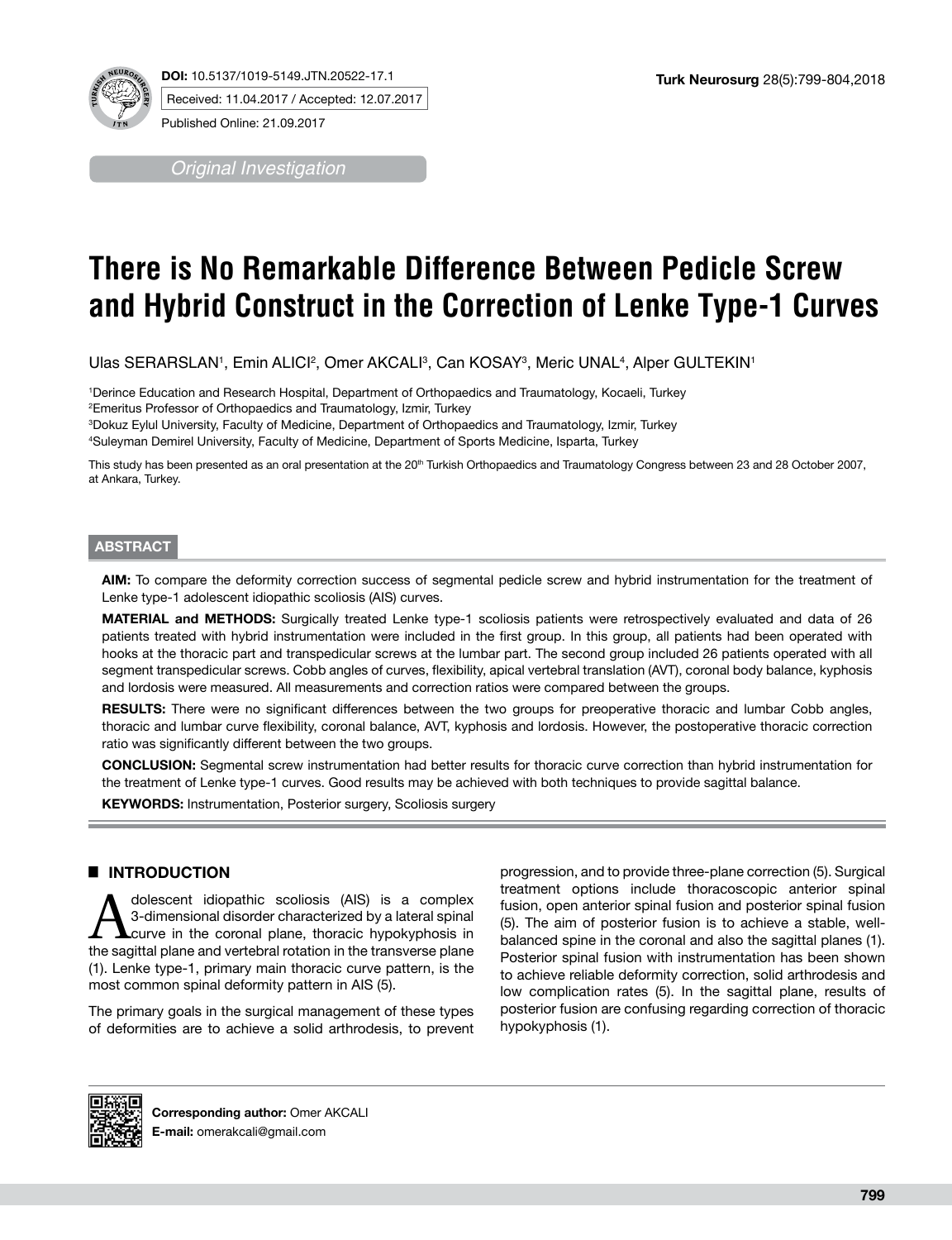Hybrid instrumentation using pedicle hooks and screws is the common technique. However, in the last few decades, all screw instrumentation has become a popular technique for posterior spinal instrumentation. All screw instrumentation theoretically provides stronger biomechanical fixation and improves three-dimensional correction and maintenance of correction (2).

There are few studies to compare segmental all screw and hybrid instrumentation (1,2,6,9). Confusing results have been reported in the literature concerning the comparison of all screw and hybrid instrumentation. The mixed results reflect the heterogenicity of the population and treated curves included in these studies (2).

Our hypothesis is that all screw instrumentation provides better deformity correction in all three planes of Lenke type-1 deformities. The aim of this study was to compare the deformity correction success of segmental pedicle screw and hybrid instrumentation for the treatment of Lenke type-1 AIS curves.

## █ **MATERIAL and METHODS**

#### **Subjects**

Surgically treated Lenke type-1 scoliosis patients were retrospectively evaluated and data of 26 patients who were treated with hybrid instrumentation were included in the first group. The second group was formed of 26 consecutive patients who were operated with all segment transpedicular screws. All 52 cases were operated between 1991 and 2006. In the hybrid group, pedicle screws were placed to lumbar vertebrae and hooks were placed to thoracic vertebrae (Figure 1), and these patients were operated before 2000. In the screw group, segmental pedicle screws were placed to thoracic and lumbar vertebrae (Figure 2). All patients in the screw group were operated after 2000. Lenke type-1 curves are primary thoracic curves and these patients are suitable for selective thoracic fusion. For this reason, selective thoracic fusion between T4 and T12 or L1 were performed to all patients in both groups. All cases were operated by a single senior orthopaedic spine surgeon at a single stage.

#### **Radiological Evaluation**

Preoperative and early postoperative (two months after operation) weight-bearing posteroanterior (PA), lateral and right and left bending vertebral radiograms were taken for radiological measurements (Figure 3). Cobb angles of major and minor curves were measured on weight-bearing PA radiograms preoperatively and postoperatively. Postoperative correction percentages were calculated with the formula below:

Correction Percentage = (Preoperative Cobb angle – Postoperative Cobb angle) / Preoperative Cobb angle x 100.

For the evaluation of flexibility of curves, right and left bending PA vertebral radiograms were used. The flexibility percentage of the curves was calculated with the formula below:

Flexibility Percentage = (PA Cobb Angle – Bending Cobb Angle) / PA Cobb Angle x 100.

Apical vertebral translation (AVT) was measured from PA radiograms. AVT was the distance between the central sacral longitudinal line and the midpoint of the apical vertebral



**Figure 1: Postoperative AP (left) and** lateral (right) radiograms of a patient from hybrid group.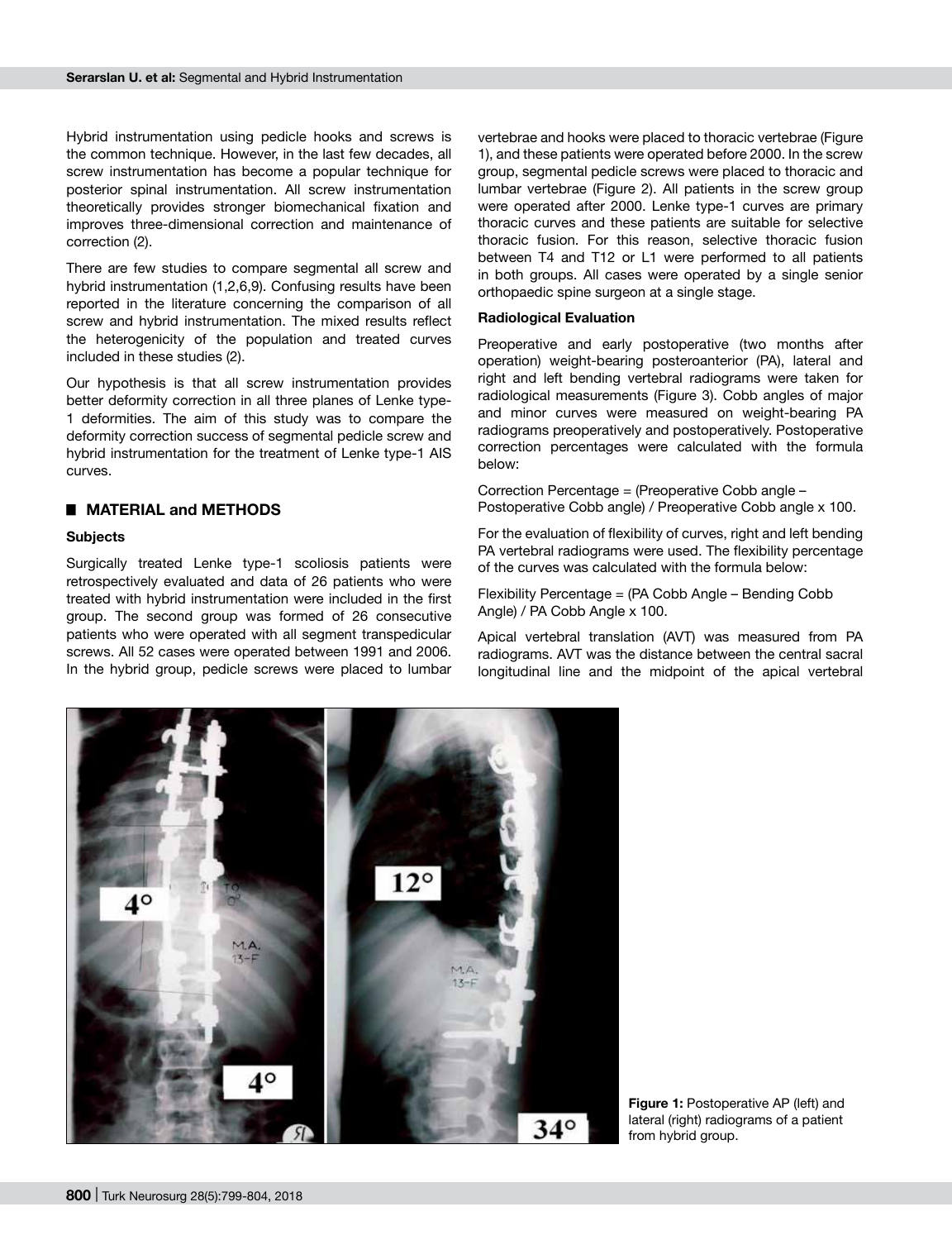body. General coronal balance was also measured. It was the distance between the longitudinal line that passes from the middle point of the 7<sup>th</sup> cervical vertebra and the longitudinal line the passes from the central sacral point.

Thoracic kyphosis was measured from the weight-bearing lateral vertebral radiograms. It was the angle between the upper end plate of the 5<sup>th</sup> thoracic and the lower end plate of the 12<sup>th</sup> thoracic vertebra. Lumbar lordosis was also measured. It was the angle between the upper end plate of the  $1<sup>th</sup>$  lumbar vertebra and the lower end plate of the 5<sup>th</sup> lumbar vertebra.







**Figure 3:** Weight-bearing AP (left) and lateral (right) radiograms of Lenke type-1 AIS.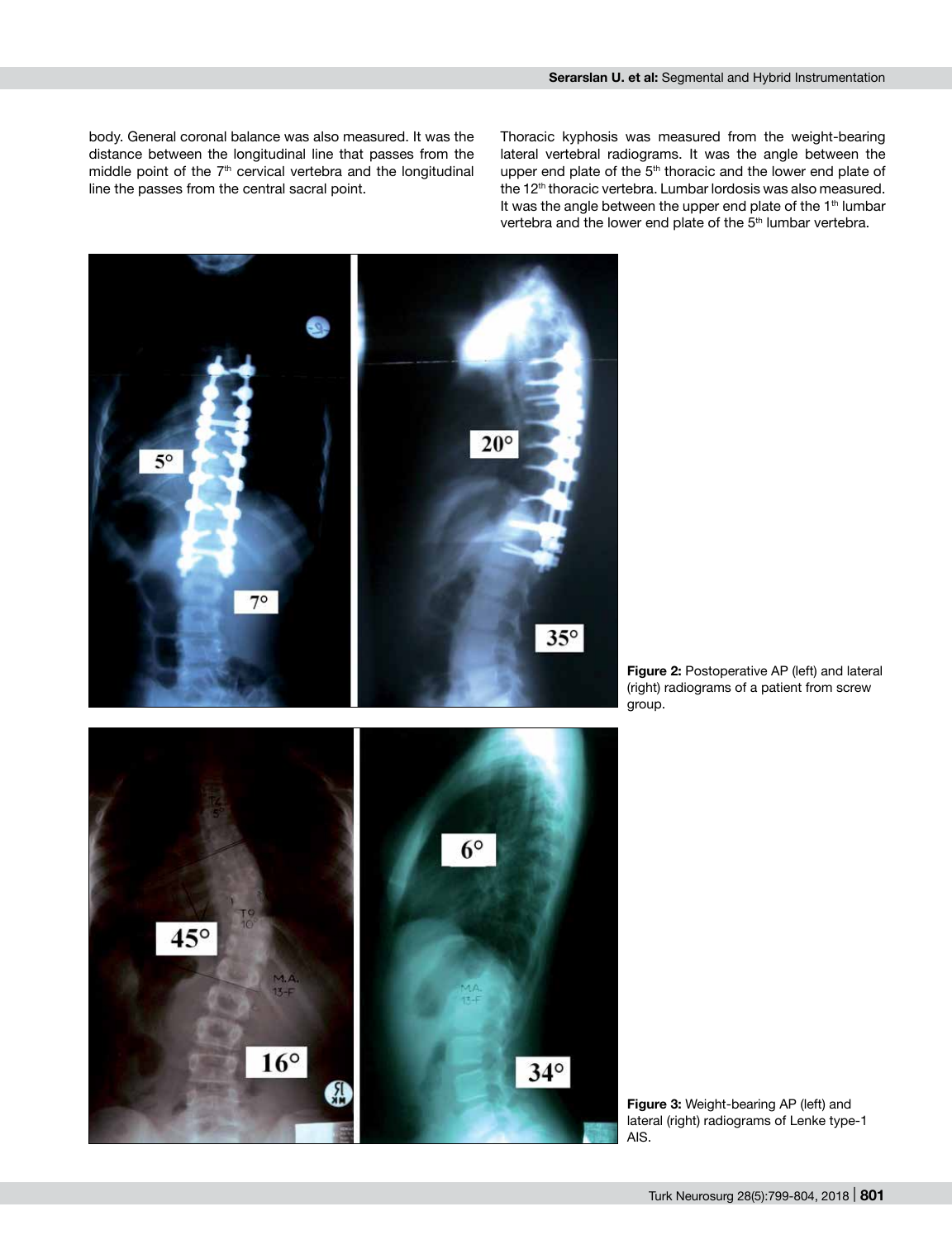#### **Statistical Analysis**

All data were entered to computer using the StatPlus software (version 3.9.8.0, AnalystSoft, Vancouver, Canada). Preoperative and postoperative comparisons inside groups were performed with the paired-samples t test. Preoperative and postoperative comparisons between two groups were performed with the Mann-Whitney U test. p<0.05 was accepted as statistically significant.

## █ **RESULTS**

The screw group had 20 female and six male patients. The mean age at operation time was 13.8 years (10-20 years). The mean operation time was 102 minutes (79-146) and the mean blood loss was 2.5 units in both groups with no significant differences between the groups. There was no neurologic or major complication in any patient. According to the Lenke classification, the lumbar variable was type-A in 17, type-B in four and type-C in five patients respectively. 19 patients had normal thoracic kyphosis (T5-T12) (10°-40°), five patients had hypokyphosis (<10°) and two patients had hyperkyphosis (>40°). The hybrid group had 17 female and nine male patients. The mean age at operation time was 14.4 years (11-18 years). According to the Lenke classification, the lumbar variable was type-A in 18, type-B in seven and type-C in one patient respectively. Fourteen patients had normal thoracic kyphosis (T5-T12) (10°-40°), seven patients had hypokyphosis (<10°) and five patients had hyperkyphosis (>40°) (Table I).

There were no significant differences between the two groups for preoperative thoracic Cobb angle, thoracic curve flexibility, preoperative lumbar Cobb angle, lumbar curve flexibility, coronal plane balance, AVT, preoperative kyphosis angle and lumbar lordosis angle.

In the screw group; there were statistically significant improvements between preoperative and postoperative thoracic Cobb angles (p<0.0001), lumbar Cobb angles (p<0.0001), coronal plane balance (p=0.01), AVT (p<0.0001) and lumbar lordosis angle (p=0.01) (Table II). Five patients that had hypokyphosis and two patients that had hyperkyphosis became normal postoperatively.

In the hybrid group; there were statistically significant improvements between preoperative and postoperative thoracic Cobb angles (p<0.0001), Lumbar Cobb angles (p<0.0001), coronal plane balance (0.02), and AVT (0.0001). There was no statistically significant difference for lumbar lordosis angle (p=0.45) (Table III). Four of the seven patients that had hypokyphosis and four of the five patients that had hyperkyphosis became normal postoperatively. One patient that had normal thoracic kyphosis became hypokyphotic postoperatively.

In the comparison of the screw and hybrid groups, there was a significant difference between the groups for postoperative thoracic correction percentage (p=0.016). There were no statistically significant differences between the two groups for postoperative lumbar correction percentage (p=0.86), coronal plane balance (p=0.86), AVT (p=0.52), thoracic kyphosis change (p=0.84) and lumbar lordosis change (p=0.25) (Table IV).

#### █ **DISCUSSION**

This study focused on the effect of two instrumentation types on coronal and sagittal plane deformity correction of Lenke type-1 AIS curves. Comparisons were matched with regard basically to radiographic parameters. All patients included to the study had Lenke type-1 curves, so group heterogenicity regarding curve pattern was minimized. All surgeries were performed by one senior orthopaedic spine surgeon and technical differences were also minimized. Both of the groups had very similar demographic features and preoperative curve patterns. Most of previous studies had failed to address some variables like group heterogenicity, technical differences and distinct curve patterns (2).

Pedicle screw fixation is considered biomechanically better than hook fixation because it uses the pedicle as an anchor (2). It may also allow improved deformity correction and preserves more motion because of reducing fused segments (7). The results of this study confirm the corrective ability of segmental screw instrumentation on the coronal and sagittal planes. Segmental screw instrumentation had better results on thoracic curve correction than hybrid instrumentation for the treatment of Lenke type-1 curves.

Crawford et al., in their recent study in 2013, compared segmental and hybrid instrumentations. They concluded that segmental pedicle screw instrumentation provided better results for the maintenance of correction (2).

Kim et al. reported a retrospective comparative study and found better correction ability in segmental screw instrumentation than hybrid instrumentation. Their groups were matched according to age, Lenke type, fusion levels and operative technique but not preoperative curve flexibility (3). Preoperative curve flexibility was considered as an important factor and in our study; groups were also matched according to flexibility. Yilmaz et al. compared hook, hybrid and segmental screw instrumentations. They found better results with segmental screw and hybrid instrumentations than hook instrumentation in major curve coronal correction (9). Rafi et al. reported better results with segmental screw instrumentation for correction of AIS than hybrid instrumentation in their prospective study. They matched groups for operation time and bleeding but not according to the Lenke classification, Cobb angle and curve flexibility (6). Cao et al. evaluated segmental screw instrumentation and hybrid instrumentation according to thoracic kyphosis in their meta-analysis. They concluded in their study that there was a tendency for both instrumentation techniques to restore thoracic kyphosis (1).

Superiority of segmental screw instrumentation was also evaluated in another meta-analysis. Harrington rods, Cotrel-Dubousset (CD) instrumentation and segmental screw instrumentation were included in this meta-analysis. The degree of correction was found better after CD instrumentation compared with segmental screw instrumentation for both thoracic and lumbar curves (4).

Westrick et al. reported that coronal plane correction was not the most important measure because residual coronal plane deformity could be well tolerated. On the contrary, sagittal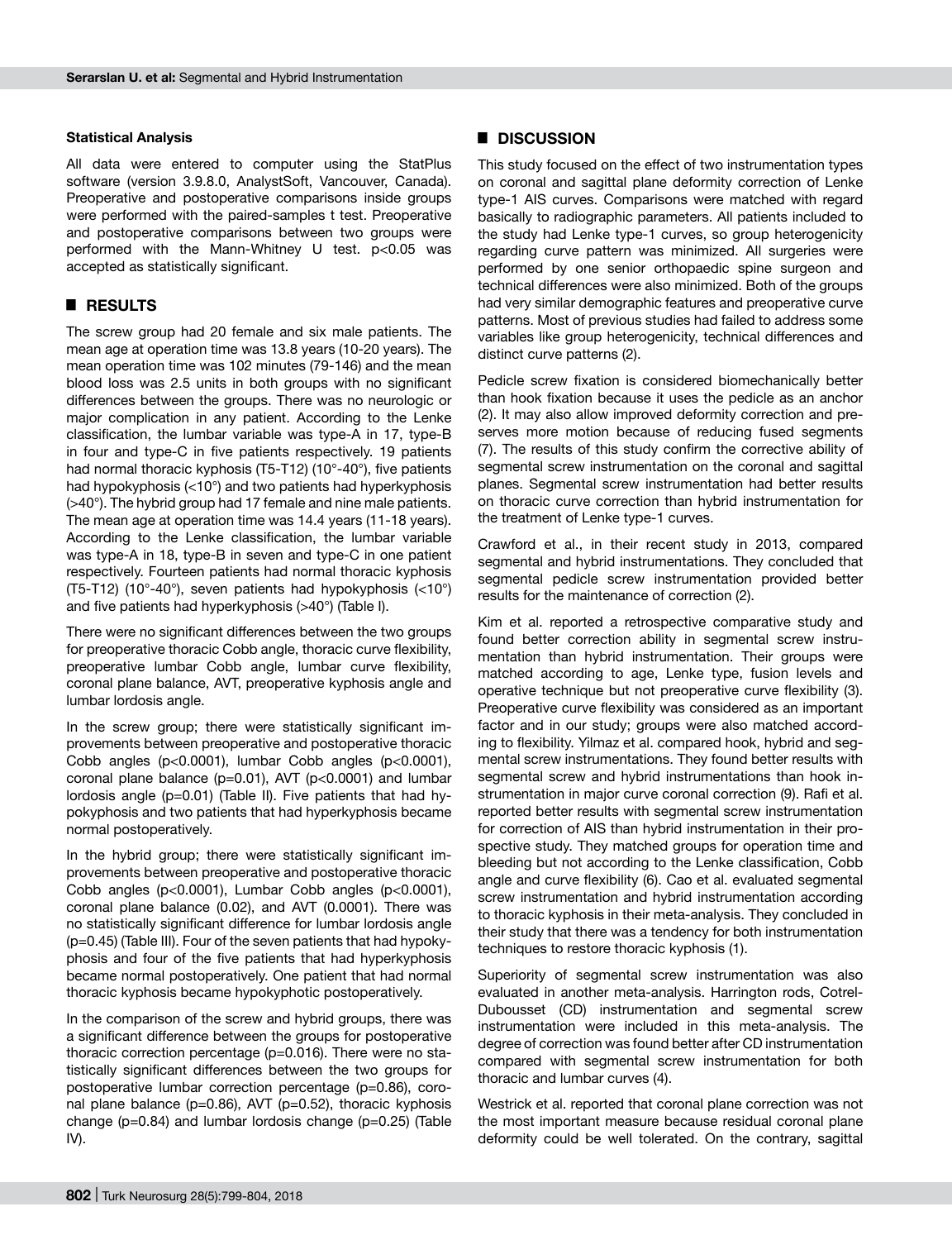| <b>Table I:</b> Preoperative Demographic and Radiological Features of the Groups |  |
|----------------------------------------------------------------------------------|--|
|----------------------------------------------------------------------------------|--|

|                   |               | <b>Hybrid Group</b> | <b>Screw Group</b> |
|-------------------|---------------|---------------------|--------------------|
| Gender            | Male          | 9                   | 6                  |
|                   | Female        | 17                  | 20                 |
| Mean age (years)  |               | 14.4 years          | 13.8 years         |
| Lumbar variable   | Type A        | 18                  | 17                 |
|                   | Type B        |                     | 4                  |
|                   | Type C        |                     | 5                  |
| Thoracic kyphosis | Normal        | 14                  | 19                 |
|                   | Hypokyphosis  |                     | 5                  |
|                   | Hyperkyphosis | 5                   | 2                  |

#### **Table II:** Preoperative and Postoperative Measurements of the Screw Group

|                             | Preoperative (mean ± SD) | Postoperative (mean $\pm$ SD) | p value  |
|-----------------------------|--------------------------|-------------------------------|----------|
| Thoracic Cobb angle (°)     | $57.3 \pm 12.4$          | $9.2 \pm 6.1$                 | < 0.0001 |
| Lumbar Cobb angle (°)       | $28.7 \pm 9.4$           | $4.6 \pm 4$                   | < 0.0001 |
| Thoracic kyphosis angle (°) | $22.8 \pm 12.8$          | $19.9 \pm 5.6$                | 0.19     |
| Lumbar lordosis angle (°)   | $35.5 \pm 6.7$           | $30.6 \pm 9.1$                | 0.014    |
| Coronal balance (mm)        | $17.9 \pm 8.9$           | $11.6 \pm 9.5$                | 0.011    |
| $AVT$ (mm)                  | $50.6 \pm 17.5$          | $11.2 \pm 7.4$                | < 0.0001 |

## **Table III:** Preoperative and Postoperative Measurements of the Hybrid Group

|                             | Preoperative (mean $\pm$ SD) | Postoperative (mean $\pm$ SD) | p value  |
|-----------------------------|------------------------------|-------------------------------|----------|
| Thoracic Cobb angle (°)     | $51 \pm 10.1$                | $13.4 \pm 8.6$                | < 0.0001 |
| Lumbar Cobb angle (°)       | $29 \pm 7.5$                 | $6.1 \pm 6.8$                 | < 0.0001 |
| Thoracic kyphosis angle (°) | $25.1 \pm 15.8$              | $21.2 \pm 9.8$                | 0.19     |
| Lumbar lordosis angle (°)   | $35.1 \pm 11.5$              | $33.4 \pm 10.6$               | 0.014    |
| Coronal balance (mm)        | $19.5 \pm 13.4$              | $12.7 \pm 8.6$                | 0.011    |
| $AVT$ (mm)                  | $52 \pm 23.4$                | $15.8 \pm 12.2$               | < 0.0001 |

*AVT: Apical vertebral translation.*

**Table IV:** Postoperative Comparison of the Screw and Hybrid Groups

|                              | <b>Screw Group</b> | <b>Hybrid Group</b> | p value |
|------------------------------|--------------------|---------------------|---------|
| Thoracic correction (%)      | $83 \pm 11$        | $73 \pm 16$         | 0.016   |
| Lumbar correction (%)        | $81 \pm 21$        | $79 \pm 21$         | 0.86    |
| Thoracic kyphosis change (°) | $-2.9 \pm 11.1$    | $-3.9 \pm 11.6$     | 0.84    |
| Lumbar lordosis change (°)   | $-4.9 \pm 9.4$     | $-1.7 \pm 11.7$     | 0.25    |
| Coronal balance change (mm)  | $-6.3 \pm 11.7$    | $-6.8 \pm 14.1$     | 0.86    |
| AVT change (mm)              | $39.4 \pm 18.2$    | $-36.2 \pm 19.2$    | 0.52    |

*AVT: Apical vertebral translation.*